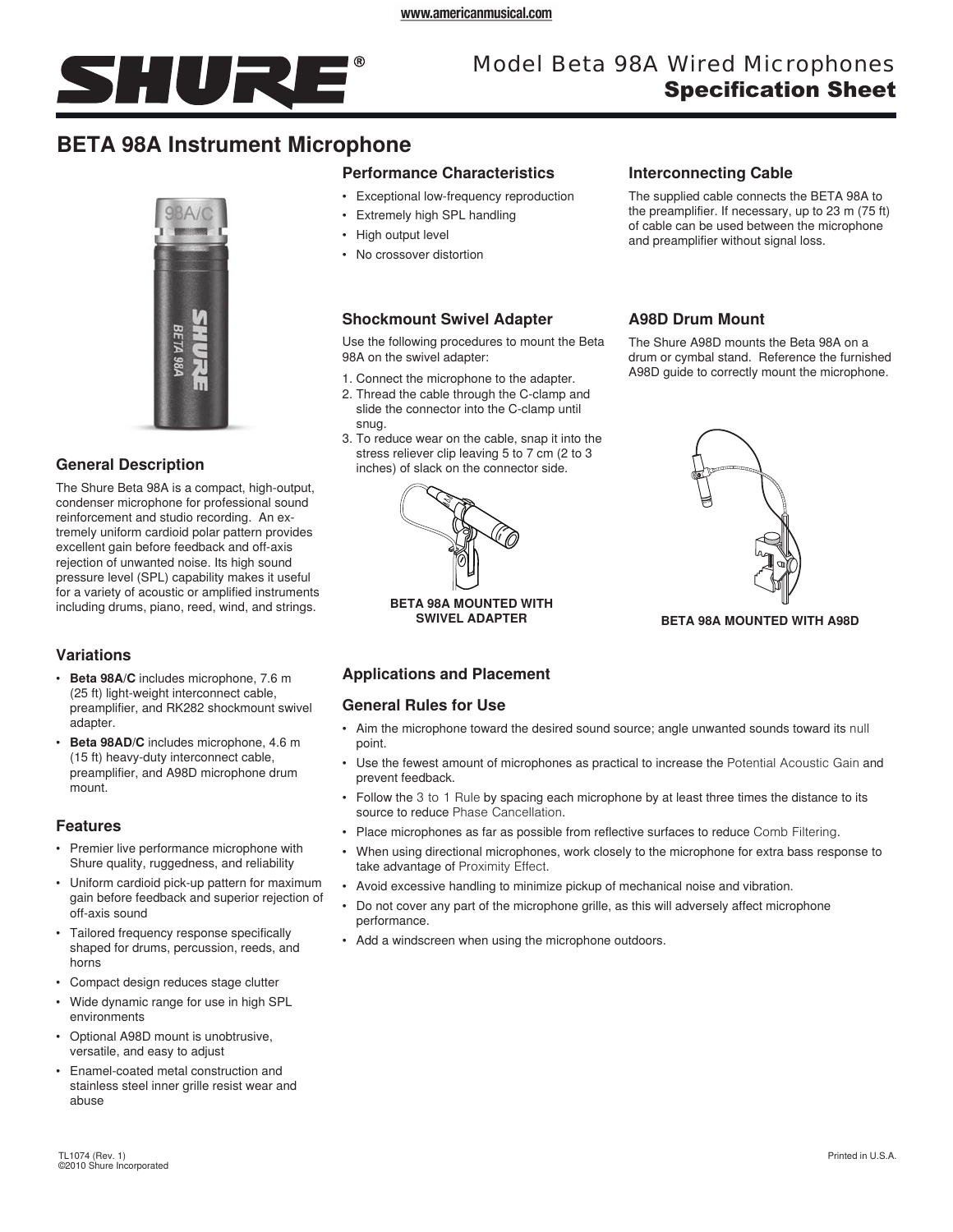#### www.americanmusical.com

#### **Load Impedance**

Maximum SPL capability, output clipping level, and dynamic range vary with the input load impedance of the preamplifier to which you connect the microphone. Shure recommends a minimum input load impedance of 1000 Ω. Most modern microphone preamplifiers meet this requirement. Higher impedance results in better performance for these specifications.

#### **Power Requirements**

This microphone requires phantom power and performs best with a 48 Vdc supply (IEC-61938). However, it will operate with slightly decreased headroom and sensitivity with supplies as low as 11 Vdc.

Most modern mixers provide phantom power. You must use a **balanced** microphone cable: XLR-to-XLR or XLR-to-TRS.

#### **SPECIFICATIONS**

| <b>Cartridge Type</b>                     | <b>Electret Condenser</b>                                                                       |  |
|-------------------------------------------|-------------------------------------------------------------------------------------------------|--|
| <b>Polar Pattern</b>                      | Cardioid                                                                                        |  |
| <b>Frequency Response</b>                 | 20 to 20,000 Hz                                                                                 |  |
| <b>Output Impedance</b>                   | $179\Omega$                                                                                     |  |
| @ 1 kHz                                   |                                                                                                 |  |
| <b>Sensitivity</b>                        | -48.0 dBV/Pa[1] (4.0 mV)                                                                        |  |
| open circuit voltage, @ 1 kHz,<br>typical |                                                                                                 |  |
| <b>Maximum SPL</b>                        | $2500 \Omega$ load<br>150.5 dB                                                                  |  |
| 1 kHz at 1% THD <sup>[2]</sup>            | 1000 $\Omega$ load<br>144.0 dB                                                                  |  |
| Signal-to-Noise Ratio <sup>[3]</sup>      | 64 dB                                                                                           |  |
| <b>Dynamic Range</b>                      | $2500 \Omega$ load<br>120.5 dB                                                                  |  |
| @ 1 kHz                                   | 1000 $\Omega$ load<br>114.0 dB                                                                  |  |
| <b>Clipping Level</b>                     | $2500 \Omega$ load<br>$8.0$ dBV                                                                 |  |
| 20 Hz to 20 kHz, 1% THD                   | 1000 $\Omega$ load<br>$1.0$ dBV                                                                 |  |
| <b>Self Noise</b>                         | 30.0 dB SPL-A                                                                                   |  |
| equivalent SPL, A-weighted,<br>typical    |                                                                                                 |  |
| <b>Connector</b>                          | Three-pin professional audio (XLR),<br>male, balanced                                           |  |
| Polarity                                  | Positive pressure on diaphragm pro-<br>duces positive voltage on pin 2 with<br>respect to pin 3 |  |
| <b>Power Requirements</b>                 | 11-52 V DC[4] phantom power (IEC-<br>61938), 3.6 mA                                             |  |
| <b>Net Weight</b>                         | 12 g (0.6 oz.)                                                                                  |  |

[1] 1 Pa=94 dB SPL

<sup>[2]</sup>THD of microphone preamplifier when applied input signal level is equivalent to cartridge output at specified SPL

[3]S/N ratio is the difference between 94 dB SPL and equivalent SPL of self noise, A-weighted [4] All specifications measured with a 48 Vdc phantom power supply. The microphone operates at lower voltages, but with slightly decreased headroom and sensitivity.

#### **Accessories and Parts**

#### **Furnished Accessories**

| <b>Zippered Carrying Bag</b>                   | 95A2314           |
|------------------------------------------------|-------------------|
| In-Line Preamplifier (1 piece)                 | <b>RPM626</b>     |
| Snap-fit Windscreen                            | 95A2064           |
| Shock-Mount Swivel Adapter (BETA 98A/C)        | <b>RK282</b>      |
| 7.6 m (25 ft.) light-weight cable (BETA 98A/C) | 95A2398           |
| Beta 98 Drum Mount (BETA 98AD/C)               | A98D              |
| 4.6 m (15 ft.) Heavy-Duty Cable (BETA 98AD/C)  | C <sub>98</sub> D |

#### **Optional Accessories**

| Metal Locking Windscreen   | A412MWS |
|----------------------------|---------|
| Universal Microphone Mount | A75M    |

## **Replacement Parts**

| Cardioid Cartridge                  | RPM98A/C       |
|-------------------------------------|----------------|
| 98A Replacement Housing             | RPM98A-HT      |
| Clamp Assembly (A98D)               | <b>RPM618</b>  |
| Snap-Fit Windscreen (4 per package) | <b>RK183WS</b> |

## **CERTIFICATION**

Eligible to bear CE Marking. Conforms to European EMC Directive 2004/108/ EC. Meets Harmonized Standards EN55103-1:1996 and EN55103-2:1996, for residential (E1) and light industrial (E2) environments.

The Declaration of Conformity can be obtained from:

Authorized European representative: Shure Europe GmbH Headquarters Europe, Middle East & Africa Department: EMEA Approval Wannenacker Str. 28 D-74078 Heilbronn, Germany Phone: +49 7131 72 14 0 Fax: +49 7131 72 14 14 Email: EMEAsupport@shure.de